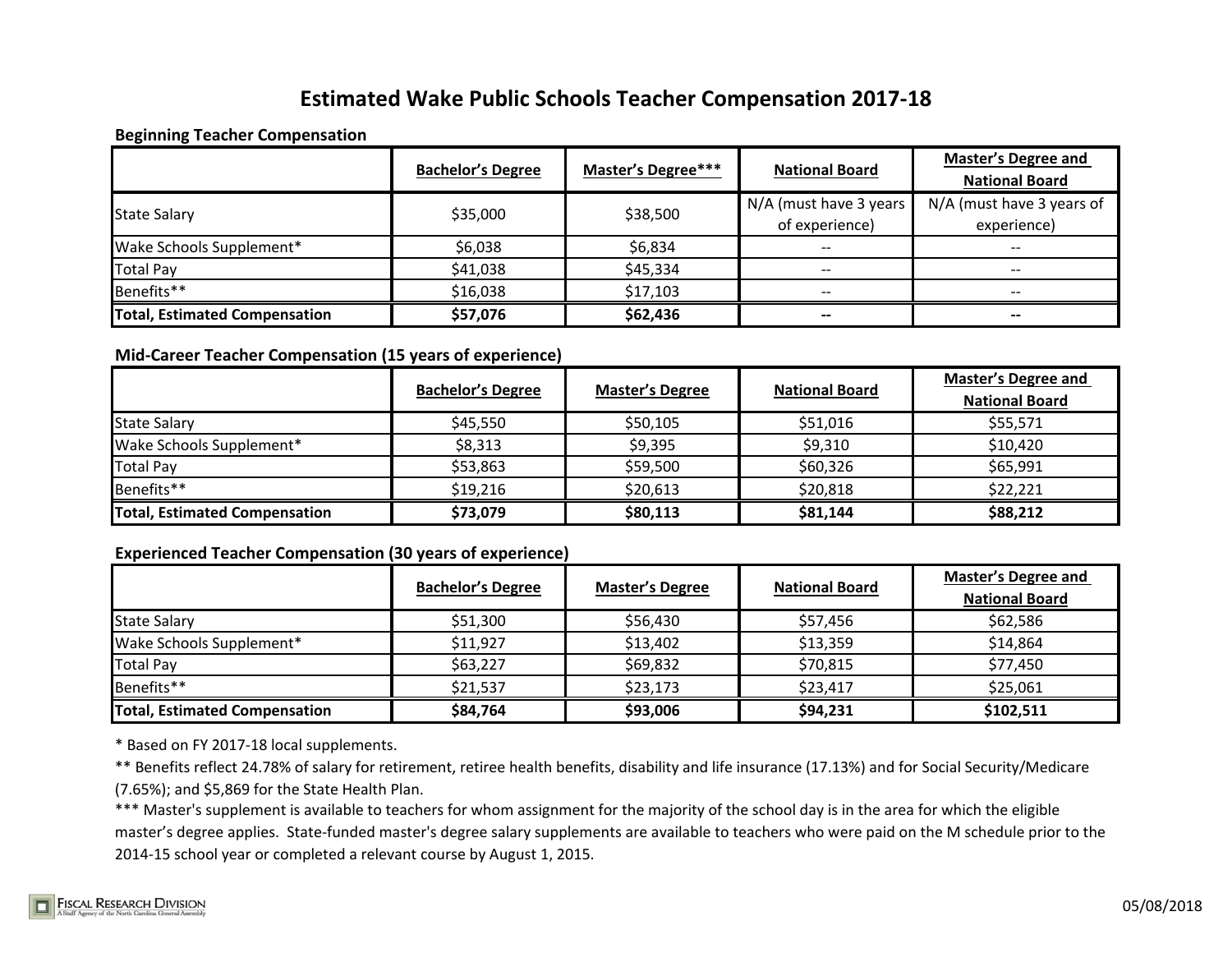# **Estimated Durham Public Schools Teacher Compensation 2017-18**

### **Beginning Teacher Compensation**

|                                      | <b>Bachelor's Degree</b> | Master's Degree*** | <b>National Board</b>  | <b>Master's Degree and</b><br><b>National Board</b> |
|--------------------------------------|--------------------------|--------------------|------------------------|-----------------------------------------------------|
| <b>State Salary</b>                  | \$35,000                 | \$38,500           | N/A (must have 3 years | N/A (must have 3 years of                           |
|                                      |                          |                    | of experience)         | experience)                                         |
| Durham Schools Supplement*           | \$4,375                  | \$4,813            | --                     | --                                                  |
| <b>Total Pay</b>                     | \$39,375                 | \$43,313           | --                     | --                                                  |
| Benefits**                           | \$15,626                 | \$16,602           | $- -$                  | $- -$                                               |
| <b>Total, Estimated Compensation</b> | \$55,001                 | \$59,914           | --                     | --                                                  |

## **Mid-Career Teacher Compensation (15 years of experience)**

|                                      | <b>Bachelor's Degree</b> | <b>Master's Degree</b> | <b>National Board</b> | <b>Master's Degree and</b><br><b>National Board</b> |
|--------------------------------------|--------------------------|------------------------|-----------------------|-----------------------------------------------------|
| <b>State Salary</b>                  | \$45,550                 | \$50,105               | \$51,016              | \$55,571                                            |
| Durham Schools Supplement*           | \$6,719                  | \$7,390                | \$7,525               | \$8,197                                             |
| <b>Total Pay</b>                     | \$52,269                 | \$57,495               | \$58,541              | \$63,768                                            |
| Benefits**                           | \$18,821                 | \$20,116               | \$20,375              | \$21,671                                            |
| <b>Total, Estimated Compensation</b> | \$71,090                 | \$77,612               | \$78,916              | \$85,438                                            |

### **Experienced Teacher Compensation (30 years of experience)**

|                                      | <b>Bachelor's Degree</b> | <b>Master's Degree</b> | <b>National Board</b> | Master's Degree and<br><b>National Board</b> |
|--------------------------------------|--------------------------|------------------------|-----------------------|----------------------------------------------|
| <b>State Salary</b>                  | \$51,300                 | \$56,430               | \$57,456              | \$62,586                                     |
| Durham Schools Supplement*           | \$9,491                  | \$10,440               | \$10,629              | \$11,578                                     |
| Total Pay                            | \$60,791                 | \$66,870               | \$68,085              | \$74,164                                     |
| Benefits**                           | \$20,933                 | \$22,439               | \$22,741              | \$24.247                                     |
| <b>Total, Estimated Compensation</b> | \$81,723                 | \$89,309               | \$90,826              | \$98,411                                     |

\* Based on FY 2017-18 local supplements.

\*\* Benefits reflect 24.78% of salary for retirement, retiree health benefits, disability and life insurance (17.13%) and for Social Security/Medicare (7.65%); and \$5,869 for the State Health Plan.

\*\*\* Master's supplement is available to teachers for whom assignment for the majority of the school day is in the area for which the eligible master's degree applies. State-funded master's degree supplements are available to teachers who were paid on the M schedule prior to the 2014- 15 school year or completed a relevant course by August 1, 2015.

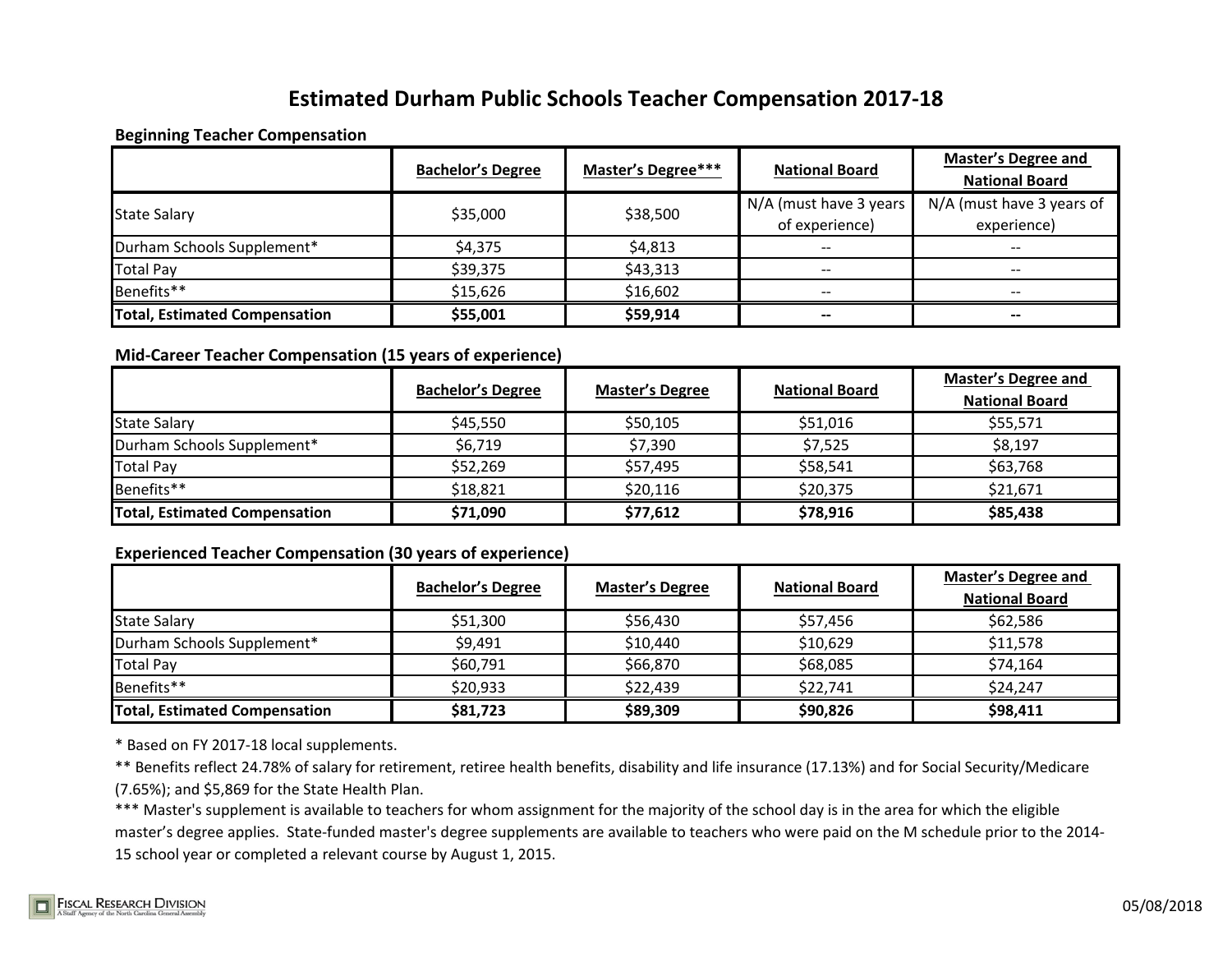## **Estimated Chapel Hill-Carrboro Public Schools Teacher Compensation 2017-18**

#### **Beginning Teacher Compensation**

|                                      | <b>Bachelor's Degree</b> | Master's Degree*** | <b>National Board</b>  | <b>Master's Degree and</b><br><b>National Board</b> |
|--------------------------------------|--------------------------|--------------------|------------------------|-----------------------------------------------------|
|                                      | \$35,000                 | \$38,500           | N/A (must have 3 years | N/A (must have 3 years of                           |
| <b>State Salary</b>                  |                          |                    | of experience)         | experience)                                         |
| Chapel Hill-Carrboro Schools         | \$5,600                  | \$6,160            |                        |                                                     |
| Supplement*                          |                          |                    |                        |                                                     |
| <b>Total Pay</b>                     | \$40,600                 | \$44,660           | --                     | $- -$                                               |
| Benefits**                           | \$15,930                 | \$16,936           |                        |                                                     |
| <b>Total, Estimated Compensation</b> | \$56,530                 | \$61,596           | --                     | $- -$                                               |

### **Mid-Career Teacher Compensation (15 years of experience)**

|                                             | <b>Bachelor's Degree</b> | <b>Master's Degree</b> | <b>National Board</b> | <b>Master's Degree and</b><br><b>National Board</b> |
|---------------------------------------------|--------------------------|------------------------|-----------------------|-----------------------------------------------------|
| <b>State Salary</b>                         | \$45,550                 | \$50,105               | \$51,016              | \$55,571                                            |
| Chapel Hill-Carrboro Schools<br>Supplement* | \$7,288                  | \$8,017                | \$8,163               | \$8,891                                             |
| <b>Total Pay</b>                            | \$52,838                 | \$58,122               | \$59,179              | \$64,462                                            |
| Benefits**                                  | \$18,962                 | \$20,272               | \$20,533              | \$21,843                                            |
| <b>Total, Estimated Compensation</b>        | \$71,800                 | \$78,393               | \$79,712              | \$86,305                                            |

### **Experienced Teacher Compensation (30 years of experience)**

|                                             | <b>Bachelor's Degree</b> | <b>Master's Degree</b> | <b>National Board</b> | <b>Master's Degree and</b><br><b>National Board</b> |
|---------------------------------------------|--------------------------|------------------------|-----------------------|-----------------------------------------------------|
| <b>State Salary</b>                         | \$51.300                 | \$56,430               | \$57.456              | \$62.586                                            |
| Chapel Hill-Carrboro Schools<br>Supplement* | \$12,825                 | \$14,108               | \$14,364              | \$15.647                                            |
| <b>Total Pay</b>                            | \$64,125                 | \$70,538               | \$71,820              | \$78,233                                            |
| Benefits**                                  | \$21,759                 | \$23,348               | \$23,666              | \$25,255                                            |
| <b>Total, Estimated Compensation</b>        | \$85,884                 | \$93,886               | \$95,486              | \$103,488                                           |

\* Based on FY 2017-18 local supplements.

\*\* Benefits reflect 24.78% of salary for retirement, retiree health benefits, disability and life insurance (17.13%) and for Social Security/Medicare (7.65%); and \$5,869 for the State Health Plan.

\*\*\* Master's supplement is available to teachers for whom assignment for the majority of the school day is in the area for which the eligible master's degree applies. State-funded master's degree supplements are available to teachers who were paid on the M schedule prior to the 2014- 15 school year or completed a relevant course by August 1, 2015.